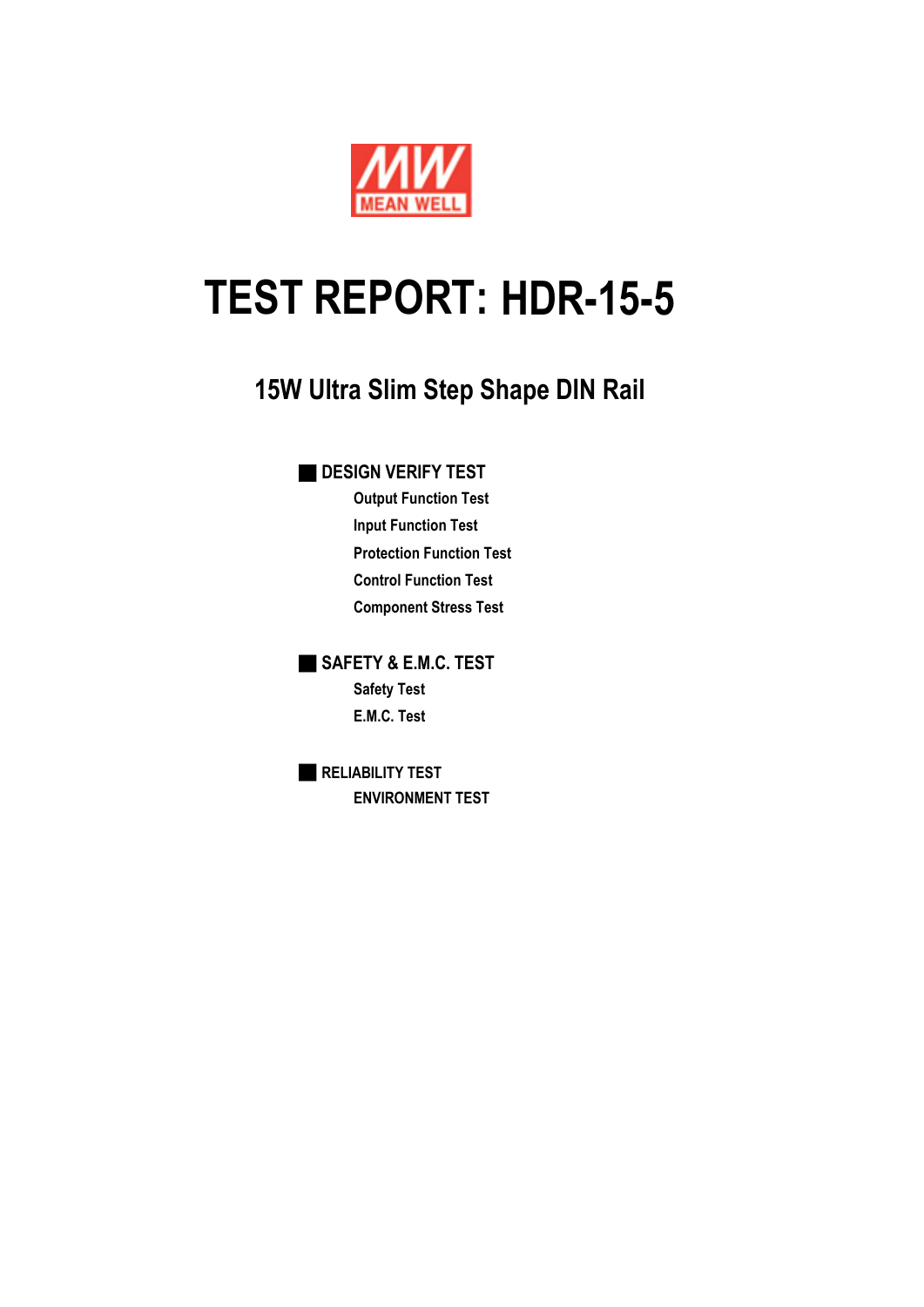

#### ■ **DESIGN VERIFY TEST**

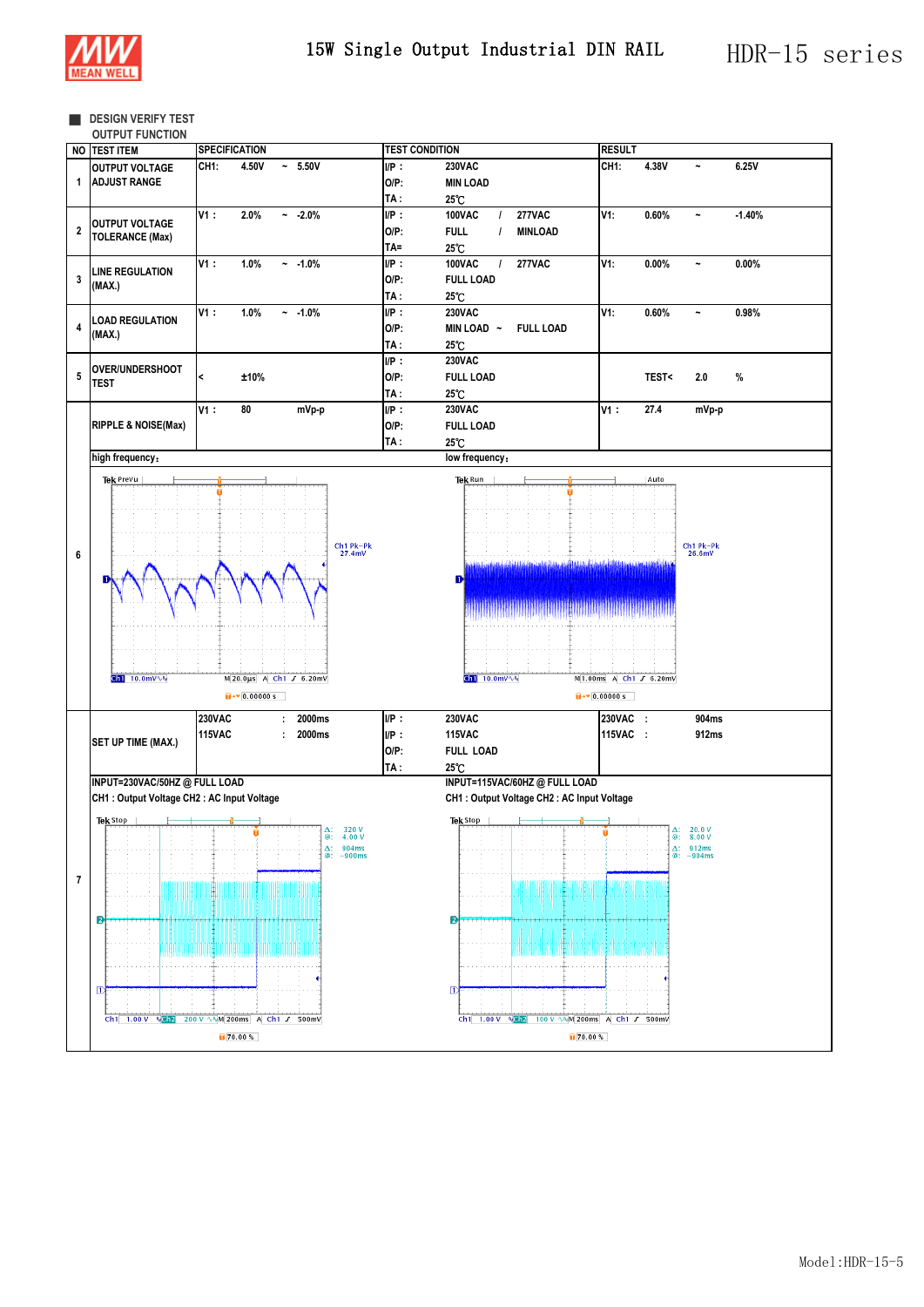

15W Single Output Industrial DIN RAIL HDR-15 series

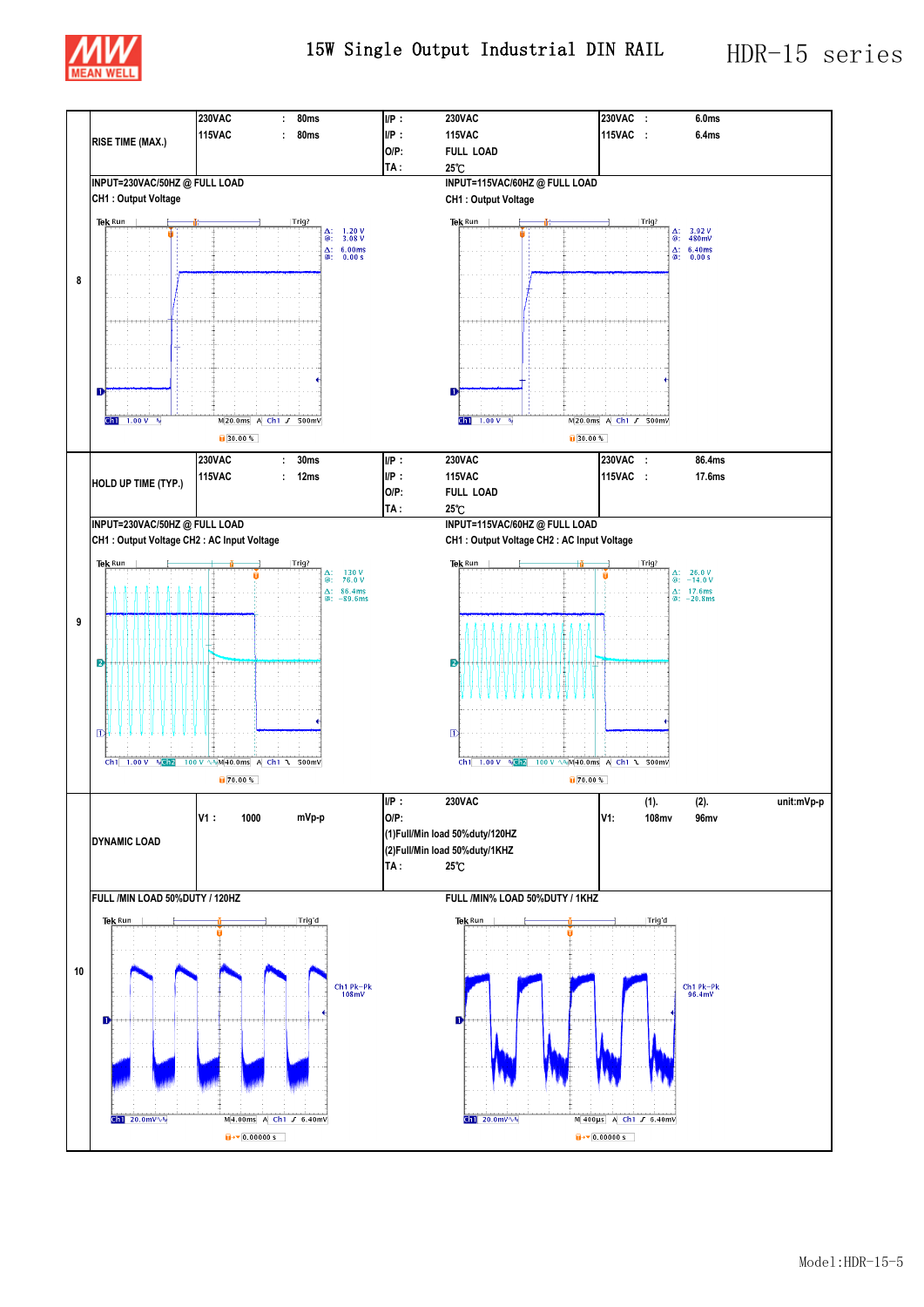

#### **INPUT FUNCTION TEST**

|                | NO TEST ITEM                  | <b>SPECIFICATION</b>                                   | <b>TEST CONDITION</b> |                                                  | <b>RESULT</b>                             |         |                             |               |  |
|----------------|-------------------------------|--------------------------------------------------------|-----------------------|--------------------------------------------------|-------------------------------------------|---------|-----------------------------|---------------|--|
|                |                               |                                                        | IP:                   | <b>TESTING</b>                                   |                                           | 68.0VAC | $\tilde{\phantom{a}}$       | <b>277VAC</b> |  |
|                |                               |                                                        | $O/P$ :               | <b>FULL LOAD</b>                                 |                                           |         |                             |               |  |
|                |                               |                                                        |                       |                                                  |                                           |         |                             |               |  |
|                |                               |                                                        | Ta:                   | $25^\circ$ C                                     |                                           |         |                             |               |  |
| 1              | <b>INPUT VOLTAGE</b>          |                                                        | UP:                   |                                                  |                                           |         |                             |               |  |
|                | <b>RANGE</b>                  | 85VAC ~ 277VAC                                         | <b>LOW-LINE</b>       | 97VAC<br>$\equiv$                                | TEST:                                     |         | OK                          |               |  |
|                |                               |                                                        | <b>HIGH-LINE</b>      | 300VAC<br>$\equiv$                               |                                           |         |                             |               |  |
|                |                               |                                                        | $O/P$ :               | <b>FULL/MIN LOAD</b>                             |                                           |         |                             |               |  |
|                |                               |                                                        |                       | ON:30 Sec ; OFF:30 Sec 10MIN                     |                                           |         |                             |               |  |
|                |                               |                                                        |                       | (POWER ON/OFF NO DAMAGE)                         |                                           |         |                             |               |  |
|                |                               | 47HZ<br>$~-$ 63HZ                                      | IP:                   | 100VAC<br>$\sim 277$ VAC                         |                                           |         |                             |               |  |
| $\overline{2}$ | <b>INPUT FREQUENCY</b>        | <b>NO DAMAGE</b>                                       |                       |                                                  |                                           |         | OK                          |               |  |
|                | <b>RANGE</b>                  |                                                        | $O/P$ :               | <b>FULL~MIN LOAD</b>                             | TEST:                                     |         |                             |               |  |
|                |                               |                                                        | Ta:                   | $25^\circ$ C                                     |                                           |         |                             |               |  |
|                |                               | <b>230VAC</b><br>0.48A<br>$\prime$                     | IP:                   | <b>230VAC</b>                                    | l=                                        | 0.113A  | $\prime$                    | 230VAC        |  |
| $\mathbf{3}$   | <b>INPUT CURRENT (TYP.)</b>   | 0.88A<br>/ 115VAC                                      | $I/P$ :               | <b>115VAC</b>                                    | l=                                        | 0.208A  | $\prime$                    | <b>115VAC</b> |  |
|                |                               |                                                        | $O/P$ :               | <b>FULL LOAD</b>                                 |                                           |         |                             |               |  |
|                |                               |                                                        | TA:                   | 25°C                                             |                                           |         |                             |               |  |
|                |                               | $\overline{\phantom{a}}$<br>0.30W                      | IP:                   | <b>230VAC</b>                                    | $\overline{\phantom{a}}$                  | 0.0672  | W                           |               |  |
| 4              | <b>NO LOAD POWER</b>          |                                                        | $O/P$ :               | <b>MIN LOAD</b>                                  |                                           |         |                             |               |  |
|                | <b>CONSUMPTION</b>            |                                                        | TA:                   |                                                  |                                           |         |                             |               |  |
|                |                               |                                                        |                       | 25°C                                             |                                           |         |                             |               |  |
|                |                               |                                                        | IP:                   | <b>230VAC</b>                                    |                                           |         | %                           |               |  |
|                | <b>EFFICIENCY (TYP.)</b>      | 79.0%                                                  | $O/P$ :               | <b>FULL LOAD</b>                                 |                                           | 80.881  |                             |               |  |
|                |                               |                                                        | TA :                  | $25^\circ$ C                                     |                                           |         |                             |               |  |
|                |                               |                                                        |                       |                                                  |                                           |         |                             |               |  |
|                | 95                            |                                                        |                       |                                                  |                                           |         |                             |               |  |
|                | 90                            |                                                        |                       |                                                  |                                           |         |                             |               |  |
|                |                               |                                                        |                       |                                                  |                                           |         |                             |               |  |
|                | 85                            |                                                        |                       |                                                  |                                           |         |                             |               |  |
|                | 80                            |                                                        |                       |                                                  |                                           |         |                             |               |  |
| 5              | 75                            |                                                        |                       |                                                  |                                           |         |                             |               |  |
|                | 70                            |                                                        |                       |                                                  |                                           |         |                             | -230V60HZ     |  |
|                | 65                            |                                                        |                       |                                                  |                                           |         |                             |               |  |
|                | 60                            |                                                        |                       |                                                  |                                           |         |                             | $-115V60HZ$   |  |
|                | 55                            |                                                        |                       |                                                  |                                           |         |                             |               |  |
|                | 50                            |                                                        |                       |                                                  |                                           |         |                             |               |  |
|                |                               |                                                        |                       |                                                  |                                           |         |                             |               |  |
|                | <b>10%</b>                    | <b>AD</b> <sup>010.11</sup><br>20% in<br>30%<br>Solo." | 60000                 | 80% -<br><b>10%</b>                              | <b>90%.</b>                               | 100.0   |                             |               |  |
|                |                               |                                                        |                       |                                                  |                                           |         |                             |               |  |
|                |                               |                                                        |                       |                                                  |                                           |         |                             |               |  |
|                |                               |                                                        |                       |                                                  |                                           |         |                             |               |  |
|                |                               | <b>230VAC</b><br>45A<br>$\mathcal{L}$                  | IP:                   | <b>230VAC</b>                                    | l=                                        | 37.2A   | $\prime$                    | <b>230VAC</b> |  |
|                | <b>INRUSH CURRENT</b>         | 25A<br>/ 115VAC                                        | IP:                   | <b>115VAC</b>                                    | l=                                        | 17.2A   | $\prime$                    | <b>115VAC</b> |  |
|                | (TYP.)                        | twidth= 0 us measured at 50% lpeak                     | $O/P$ :               | <b>FULL LOAD</b>                                 |                                           |         |                             |               |  |
|                |                               | <b>COLD START</b>                                      | TA :                  | 25°C                                             |                                           |         |                             |               |  |
|                | INPUT=230VAC/50HZ @ FULL LOAD |                                                        |                       | INPUT=115VAC/50HZ @ FULL LOAD                    |                                           |         |                             |               |  |
|                |                               | CH2 : AC Input Voltage CH4 : Input current (1V=1A)     |                       | CH2: AC Input Voltage CH4: Input current (1V=1A) |                                           |         |                             |               |  |
|                |                               |                                                        |                       |                                                  |                                           |         |                             |               |  |
|                | Tek Stop                      |                                                        |                       | Tek Stop                                         |                                           |         |                             |               |  |
|                |                               |                                                        |                       |                                                  |                                           |         |                             |               |  |
|                |                               |                                                        |                       |                                                  |                                           |         |                             |               |  |
|                |                               |                                                        |                       |                                                  |                                           |         |                             |               |  |
| 6              |                               |                                                        |                       |                                                  |                                           |         |                             |               |  |
|                | $\sqrt{2}$                    | Ch4 Max<br>37.2 A                                      |                       | $\overline{2}$                                   |                                           |         | Ch4 Max<br>$17.2 \text{ A}$ |               |  |
|                |                               |                                                        |                       |                                                  |                                           |         |                             |               |  |
|                |                               |                                                        |                       |                                                  |                                           |         |                             |               |  |
|                |                               |                                                        |                       |                                                  |                                           |         |                             |               |  |
|                |                               |                                                        |                       |                                                  |                                           |         |                             |               |  |
|                |                               |                                                        |                       |                                                  |                                           |         |                             |               |  |
|                |                               |                                                        |                       |                                                  |                                           |         |                             |               |  |
|                | E)                            |                                                        |                       | $\sqrt{4}$                                       |                                           |         |                             |               |  |
|                |                               |                                                        |                       |                                                  | 100 V V M4.00ms A Ch4 J 3.20 A            |         |                             |               |  |
|                | Ch $-10.0$ A                  | Ch2 200 V $\sqrt{M4.00}$ ms A Ch4 $J$ 2.80 A           |                       | Ch2<br>Ch4 10.0 A                                |                                           |         |                             |               |  |
|                |                               | $\frac{1}{2}$ + 2.40000ms                              |                       |                                                  | $\overline{u}$ + $\overline{v}$ 2.40000ms |         |                             |               |  |
|                |                               |                                                        |                       |                                                  |                                           |         |                             |               |  |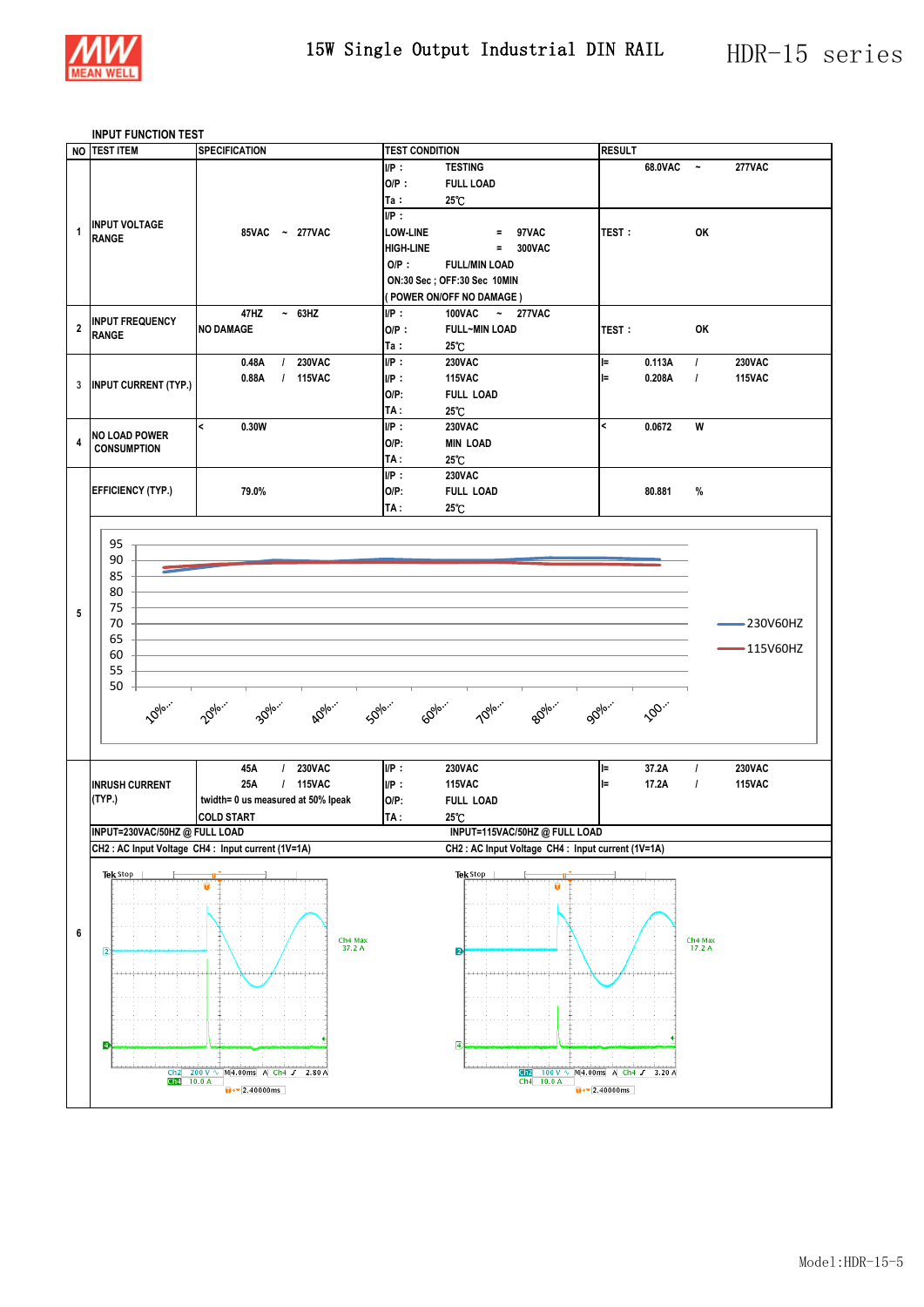

#### **PROTECTION FUNCTION TEST**

|   | NO TEST ITEM                             | <b>SPECIFICATION</b>                    | <b>TEST CONDITION</b> |                  | <b>RESULT</b>                                 |
|---|------------------------------------------|-----------------------------------------|-----------------------|------------------|-----------------------------------------------|
|   |                                          |                                         | $I/P$ :               | <b>277VAC</b>    | <b>277VAC</b><br>125.40%                      |
|   |                                          | 110%<br>145%<br>$\tilde{\phantom{a}}$   | IIP:                  | <b>230VAC</b>    | <b>230VAC</b><br>125.00%                      |
|   | <b>OVER LOAD</b><br><b>PROTECTION</b>    |                                         | IIP:                  | <b>100VAC</b>    | <b>100VAC</b><br>123.30%                      |
|   |                                          |                                         | O/P:                  | <b>TESTING</b>   | <b>Constant Current Limiting</b>              |
|   |                                          |                                         | TA :                  | $25^\circ$ C     |                                               |
|   | <b>OVER VOLTAGE</b><br><b>PROTECTION</b> |                                         | IIP:                  | <b>277VAC</b>    | <b>277VAC</b><br>6.40V                        |
|   |                                          | 5.75V<br>6.75V<br>$\tilde{\phantom{a}}$ | IIP:                  | <b>230VAC</b>    | <b>230VAC</b><br>6.40V                        |
|   |                                          |                                         | $I/P$ :               | 85VAC            | 6.40V<br>85VAC                                |
|   |                                          |                                         | $O/P$ :               | <b>MIN LOAD</b>  | Shut off o/p voltage, clamping by zener diode |
|   |                                          |                                         | TA :                  | 25°C             |                                               |
|   | <b>ISHORT PROTECTION</b>                 |                                         | $I/P$ :               | <b>277VAC</b>    | <b>NO DAMAGE</b>                              |
| 3 |                                          |                                         | IIP:                  | 85VAC            |                                               |
|   |                                          | <b>SHORT EVERY OUTPUT</b>               | $O/P$ :               | <b>FULL LOAD</b> | <b>Constant Current Limiting</b>              |
|   |                                          | <b>1 HOUR NO DAMAGE</b>                 | Ta:                   | $25^{\circ}$ C   |                                               |

|   | <b>COMPONENT STRESS TEST</b> |                  |                      |           |                |                                                                                                                     |                                                                                                                             |                              |                                                        |  |
|---|------------------------------|------------------|----------------------|-----------|----------------|---------------------------------------------------------------------------------------------------------------------|-----------------------------------------------------------------------------------------------------------------------------|------------------------------|--------------------------------------------------------|--|
|   | NO TEST ITEM                 |                  | <b>SPECIFICATION</b> |           |                | <b>TEST CONDITION</b>                                                                                               |                                                                                                                             | <b>RESULT</b>                |                                                        |  |
| 1 | <b>PWM Power Transistor</b>  | Q1               | Rated:               | 600V      | 4.0A           | $IIP$ :<br><b>280VAC</b><br>VDS:<br>$O/P$ :<br>(1) Full Load Turn on<br>(2) Output Short<br>(3) Fulll load continue |                                                                                                                             | VIN:<br>(1).<br>(2).<br>(3). | <b>280VAC</b><br>VDS:<br>544.00V<br>428.00V<br>540.00V |  |
|   |                              |                  |                      |           |                | Ta:                                                                                                                 | $25^{\circ}$ C                                                                                                              |                              |                                                        |  |
| 2 | O/P Diode                    | D <sub>100</sub> | Rated:               | 45V       | 10.0A          | $IIP$ :<br>VDS:<br>$O/P$ :<br>Ta:                                                                                   | <b>280VAC</b><br>(1) Full Load Turn on<br>(2) Output Short<br>(3) Fulll load continue<br>$25^\circ$ C                       | (1).<br>(2).<br>(3).         | D <sub>100</sub><br>VDS:<br>31.20V<br>30.50V<br>31.20V |  |
| 3 | <b>Input Capacitor</b>       | C <sub>5</sub>   | Rated:               | 27uf      | 400V           | $I/P$ :<br>$O/P$ :<br>Ta:                                                                                           | <b>280VAC</b><br>(1) Full Load Turn on /Off<br>(2) Min load Turn on /Off<br>(3) Full Load / Min load Change<br>$25^\circ$ C | (1).<br>(2).<br>(3).         | 352.00V<br>352.00V<br>352.00V                          |  |
| 4 | <b>Control IC</b>            | <b>U1</b>        | Rated:               | 35V<br>9V | (max)<br>(min) | $I/P$ :<br>IO/P:<br>Ta:                                                                                             | <b>280VAC</b><br>$(1)$ Full<br>(2)Output Short<br>$(3)$ O.L.P<br>(4) Low Line No Load Vo(min)<br>$25^\circ$ C               | (1).<br>(2).<br>(3).<br>(5). | U1<br>21.20V<br>21.20V<br>21.20V<br>21.20V             |  |
| 6 | <b>Clamp Diode</b>           | D <sub>5</sub>   | Rated:               | 1000V     | 1.0A           | UP:<br>Ta:                                                                                                          | <b>280VAC</b><br>(2) Fulll load continue<br>$25^{\circ}$ C                                                                  | (2).                         | 506.00V                                                |  |

#### ■**SAFETY & E.M.C. TEST**

|  | <b>SAFETY TEST</b>       |                      |                   |                       |                |      |                  |        |  |  |  |  |  |  |
|--|--------------------------|----------------------|-------------------|-----------------------|----------------|------|------------------|--------|--|--|--|--|--|--|
|  | NO ITEST ITEM            | <b>SPECIFICATION</b> |                   | <b>TEST CONDITION</b> |                |      | <b>RESULT</b>    |        |  |  |  |  |  |  |
|  | <b>WITHSTAND VOLTAGE</b> | $I/P-O/P$ :          | 4.000KVAC<br>/min | $I/P-O/P$ :           | 4.400KVAC      | /min | $I/P$ -O/P:      | 2.13mA |  |  |  |  |  |  |
|  |                          |                      |                   | Ta:                   | $25^{\circ}$ C |      | <b>NO DAMAGE</b> |        |  |  |  |  |  |  |
|  | <b>ISOLATION</b>         | $I/P-O/P$ :          | 500VDC>100MQ      | $I/P-O/P$ :           | 500VDC         |      | $I/P-O/P$ :      | 9999MQ |  |  |  |  |  |  |
|  | <b>IRESISTANCE</b>       |                      |                   | Ta:                   | 25°C/70%RH     |      | <b>NO DAMAGE</b> |        |  |  |  |  |  |  |

#### **E.M.C. TEST**

| NO ITEST ITEM   | <b>SPECIFICATION</b>             | <b>TEST CONDITION</b> |                        | <b>RESULT</b>     |
|-----------------|----------------------------------|-----------------------|------------------------|-------------------|
|                 | EN61000-3-2                      | IP:                   | <b>230VAC</b><br>/50HZ | <b>IPASS</b>      |
| <b>HARMONIC</b> | <b>CLASS A</b>                   | $O/P$ :               | <b>FULL LOAD</b>       |                   |
|                 |                                  | Ta :                  | $25^\circ$ C           |                   |
| $4$ IE.S.D      | EN61000-4-2                      | IP:                   | <b>230VAC</b><br>/50HZ | <b>CRITERIA A</b> |
|                 | INDUSTRY AIR: 8KV / Contact: 4KV | $O/P$ :               | <b>FULL LOAD</b>       |                   |
|                 |                                  | Ta:                   | $25^{\circ}$ C         |                   |
| 5 <b>IE.F.T</b> | EN61000-4-4                      | IP:                   | <b>230VAC</b><br>/50HZ | <b>CRITERIA A</b> |
|                 | <b>INDUSTRY INPUT: 2KV</b>       | $O/P$ :               | <b>FULL LOAD</b>       |                   |
|                 |                                  | Ta :                  | $25^{\circ}$ C         |                   |